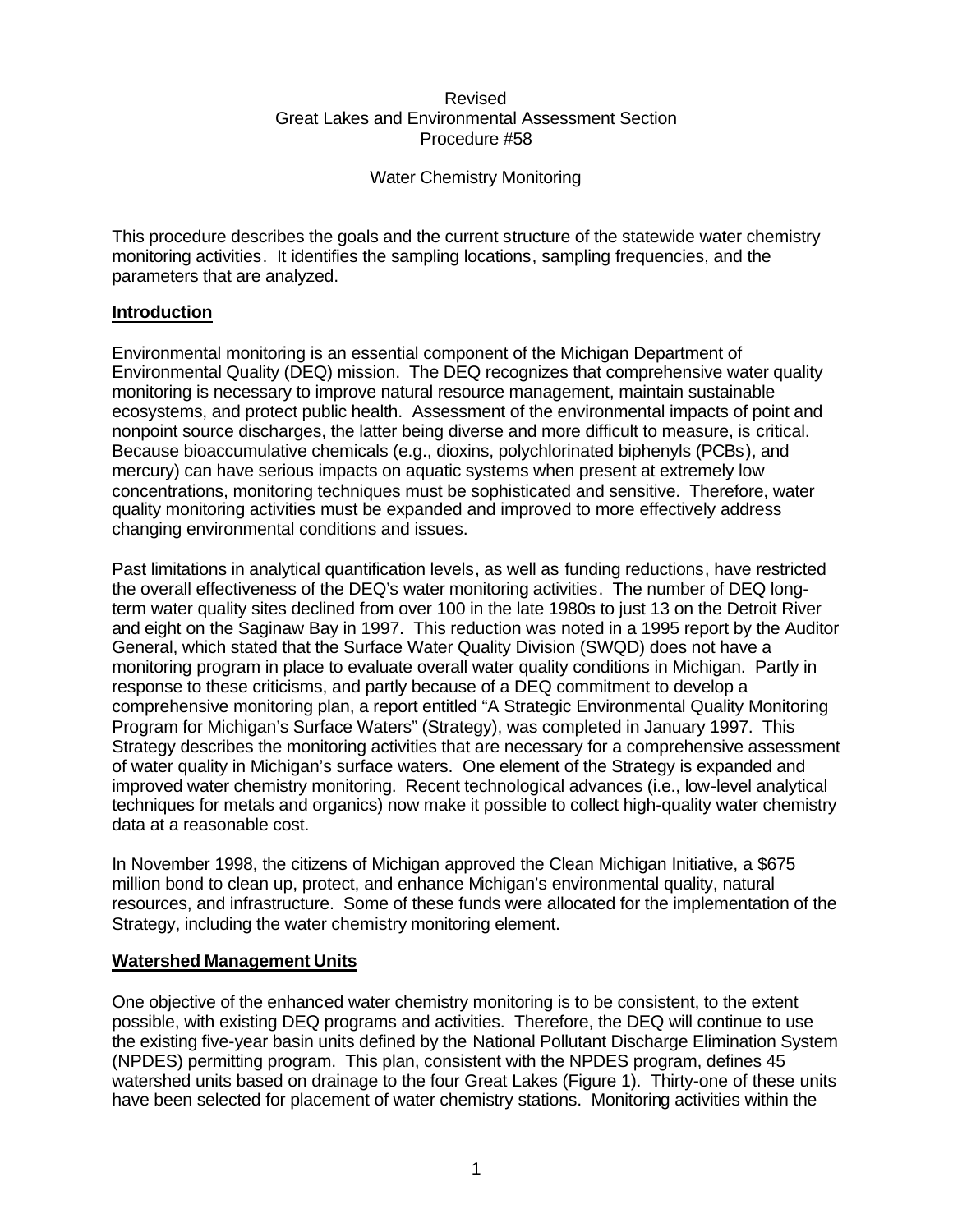watersheds include macroinvertebrate and fish evaluations, water chemistry, fish and wildlife contaminant studies, and sediment chemistry. Integrating the enhanced water chemistry monitoring with the other activities, within the framework of the five-year permitting cycle, will ensure that the monitoring is closely linked with other DEQ programs and contributes to resource management decisions.

## **Description**

The water chemistry monitoring element consists of several components that, in combination, provide data necessary to help achieve the Strategy's four goals:

- Assess the current status and condition of waters of the state and determine whether water standards are being met;
- Measure spatial and temporal water quality trends;
- Evaluate the effectiveness of water quality prevention and protection programs; and
- Identify new and emerging water quality problems.

Some fixed stations are monitored annually to assess spatial and temporal trends, while other stations are monitored at appropriate frequencies to evaluate program effectiveness, address specific issues of interest, or provide information for five-year watershed surveys. Water chemistry monitoring will be fully coordinated with the other elements in the Strategy, especially stream flow, inland lake quality, sediment chemistry, and biological integrity. The basic components of the water chemistry element are described below and are summarized in Appendix 1.

# *Bays and Connecting Channels*

The primary goal for the Bays and Connecting Channel monitoring is to assess spatial and temporal trends. Therefore, these are fixed trend stations that are routinely monitored each year. A second specific goal for the Saginaw Bay monitoring is to determine whether the target phosphorus concentration of 0.015 milligrams per liter (mg/L), as defined in the Saginaw Bay Phosphorus Reduction Strategy, is being met. The connecting channel data, especially on the St. Mary's and Detroit Rivers, also are used to evaluate the effectiveness of Remedial Action Plan activities.

Saginaw Bay and Grand Traverse Bay represent water quality conditions resulting from interactions among land-use, point source and nonpoint sources of pollution, and geological and other natural influences in their respective watersheds. Saginaw Bay represents a largely agricultural, industrial, and urbanized watershed impacted by pesticides, nutrients, suspended solids, and other surface water contaminants typically associated with agriculture and urban runoff. Seven sites on Saginaw Bay are assessed, located at nearshore and offshore areas south of Point AuGres-Sand Point (Figures 2 and 3, Appendix 2). Grand Traverse Bay, on the other hand, represents a minimally impacted watershed that is experiencing increasing development. Four sites on Grand Traverse Bay are monitored, located at a northern and southern point in both the east and west arms (Figures 2 and 4, Appendix 2). Since 1998, the Grand Traverse Bay sites have been sampled three times per year (April, July, and October) for nutrients and conventionals, and once per year (October) for mercury, trace metals, and some organic compounds. From 1998-2000, Saginaw Bay was also sampled three times per year. Starting in 2001, Saginaw Bay samples have been collected from April through November and are analyzed for nutrients, conventionals, mercury, and trace metals.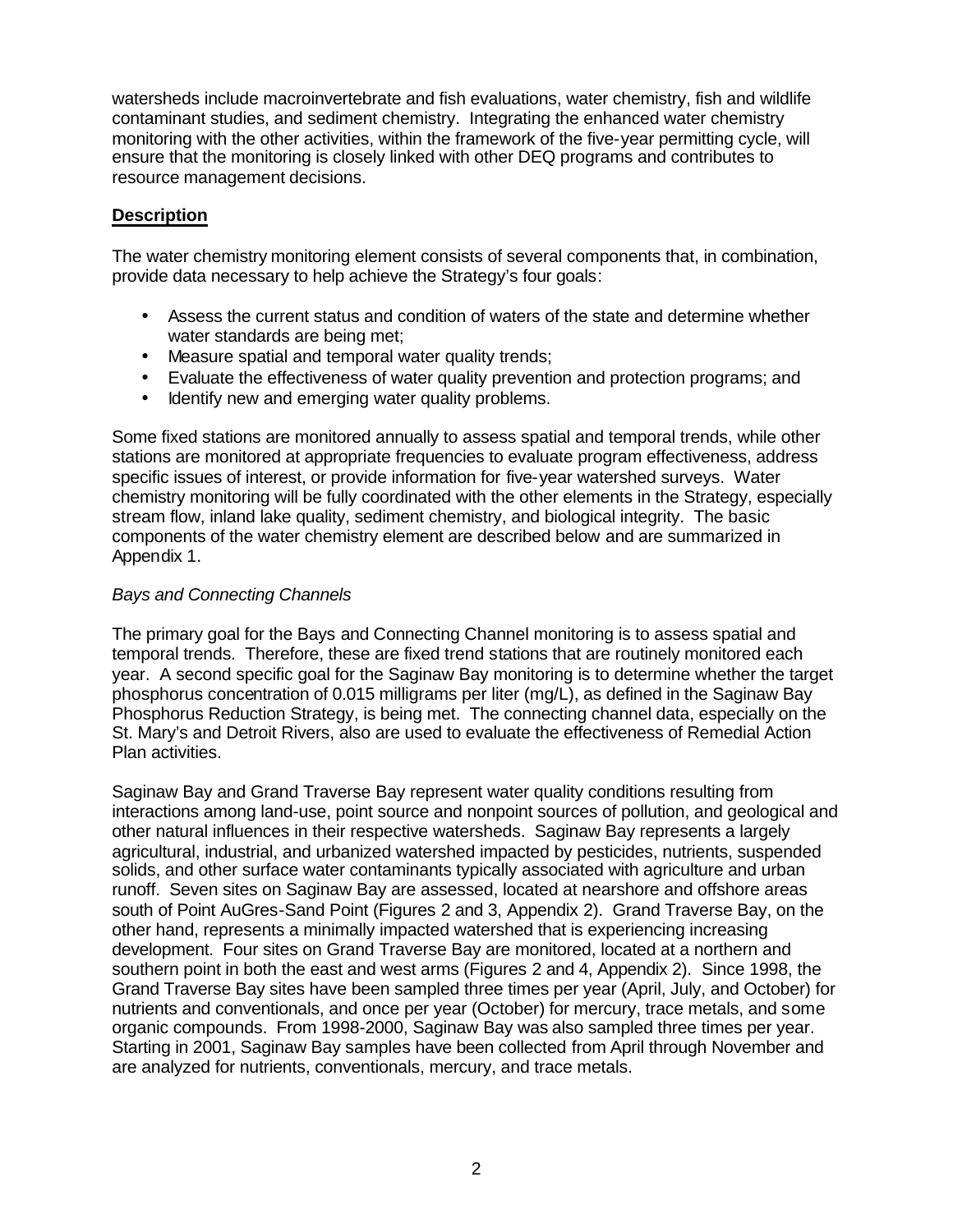The Great Lakes Connecting Channels (St. Mary's, St. Clair, and Detroit Rivers) are subject to intense commercial and industrial activity. These waters represent large watersheds also affected by interactions among land-use, point and nonpoint pollution sources, and geological and other natural influences. They serve as conduits for water quality impacts between the Great Lakes. A considerable amount of historical water chemistry data has been collected on the Detroit River, whereas relatively little historical data exist for the St. Mary's and St. Clair Rivers. The current sampling design was initiated in 1998. Six sites, consisting of the headwaters and mouth of the St. Mary's, St. Clair, and Detroit Rivers (Figure 2, Appendix 2), are monitored every year. The sites are sampled monthly during ice-free time periods (usually April through November). All samples are analyzed for mercury, trace metals, nutrients, and conventional parameters. At least one sample per year from each site is analyzed for PCB congeners and selected organics, such as base/neutrals and volatile organic compounds.

### *Intensive Sites*

Like the Bays and Connecting Channels, intensive sites are part of the fixed station trend network and are routinely monitored each year. The primary goal for the intensive locations is to assess spatial and temporal trends. The data are also used to calculate chemical loadings from these rivers to the Great Lakes.

Beginning in the year 2000, six sites were designated as intensive sites. Intensive sites are sampled 12 times per year on a flow-stratified schedule, with approximately three-quarters of the samples collected during high-flow. High-flow is defined as one of the following: greater than 20 percent exceedance flow; an increase in stream flow of 100 percent above the preceding base flow condition; or an increase in stream flow following a long period of discharge at base flow and considered likely to produce a measurable change in the concentration of sampled parameters. These locations include the Au Sable, Clinton, Grand, Kalamazoo, Muskegon, and Saginaw Rivers (Figure 5, Appendix 2). The Saginaw River was not sampled in 2000, due to the extensive sediment remediation that took place there. It was first sampled in 2001. Intensive sites were selected based on large flow volumes and/or expected contaminant loads to the Great Lakes, except for the Au Sable River, which was chosen as a high-quality, background river. Data on contaminant concentrations and flow are collected from each river for loading calculations. For temporal trend analysis, measured loads are calculated using flownormalized concentrations, to account for variation that may be due strictly to precipitation changes from year to year. All samples are analyzed for mercury, trace metals, nutrients, and conventional parameters. At least one sample per year from each intensive site is analyzed for PCB congeners and selected organic chemicals, such as base/neutrals and volatile organic compounds.

#### *Integrator Sites*

The integrator sites are also a part of the fixed station trend network and are monitored each year. The primary goal for the integrator locations is to assess spatial and temporal trends. Once every five years, the data from each integrator site are used to calculate chemical loadings.

The 25 integrator sites represent water quality conditions of major streams and rivers in large, heterogeneous basins (Figure 6, Appendix 2). Integrator sites generally are located near the outlet of large basins at or near flow gauging stations. Four integrator sites are located in the mid-reaches of the largest watersheds, including the St. Joe, Kalamazoo, Grand, and Muskegon Rivers. Integrator sites are sampled intensively on a staggered five-year rotation. Once every five years (consistent with the NPDES program), each integrator site is sampled 12 times on a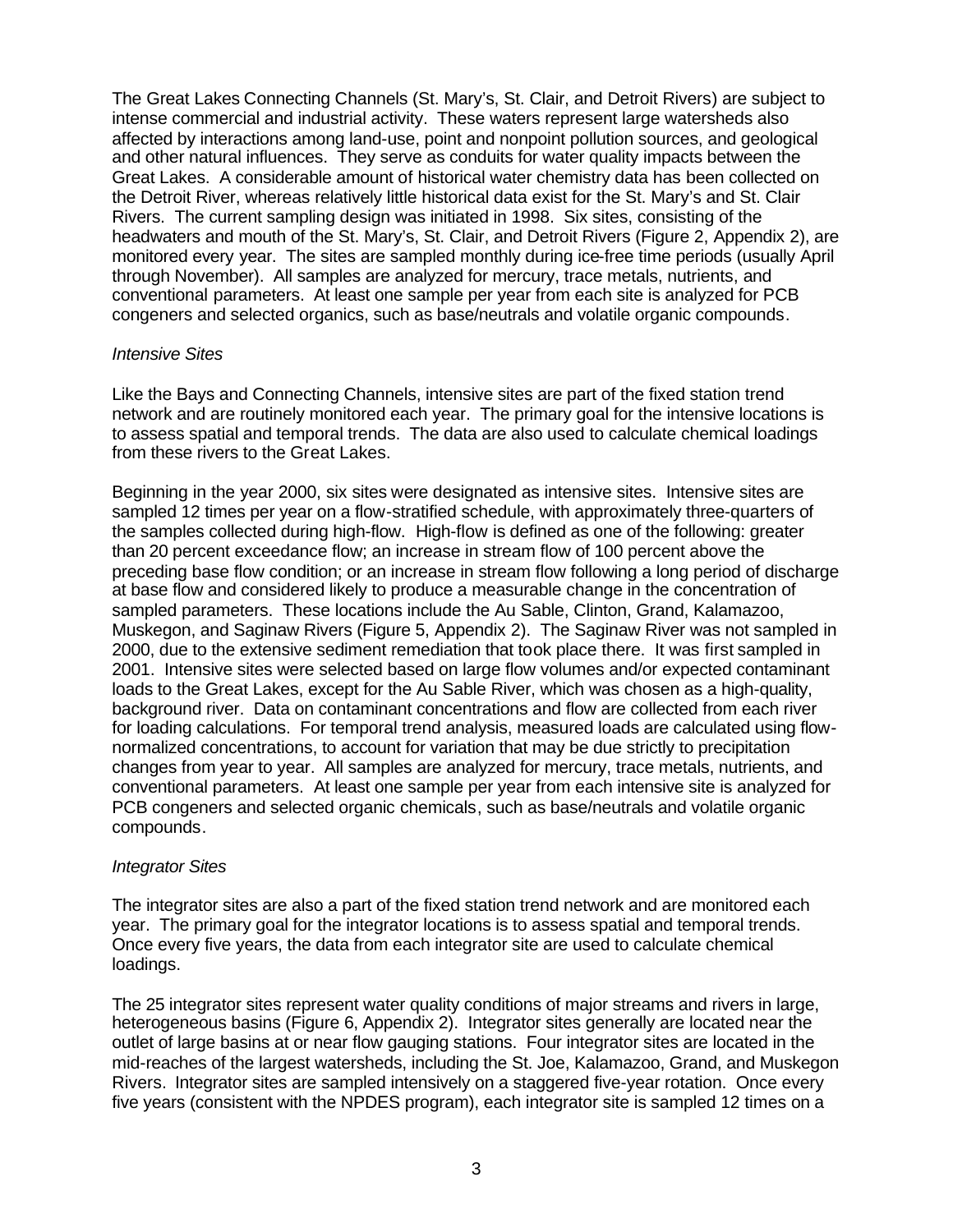flow-stratified schedule identical to the intensive sites described above. Contaminant loads are calculated for these years. During the other four years in the five-year cycle, the integrator sites are sampled four times per year. These samples are prescheduled throughout the period from ice breakup to ice cover and may include samples during spring snowmelt and low flow. Trends are evaluated on the combined data sets. All samples are analyzed for mercury, trace metals, nutrients, and conventional parameters. At least one sample per year from each integrator site is analyzed for PCB congeners and selected organic chemicals, such as base/neutrals and volatile organic compounds.

### *Issue Sites*

Issue sites are chosen by the DEQ and the United States Geological Survey (USGS) to understand how specific activities or conditions affect water quality. Issue sites are a flexible component of the water chemistry program element that focuses on known or suspected problems, as well as emerging issues. There are no fixed station issue sites. Each year, the DEQ and the USGS prioritize data needs and choose issue sites accordingly. While data requirements focus on the NPDES-targeted basins, these sites may be anywhere in the state. Issue sites may be chosen to collect data prior to and after a nonpoint source project, assess the effects of land use on water quality, evaluate the impacts of pesticides and herbicides, and/or collect data on an emerging issue. Sites monitored for the development of Total Maximum Daily Loads (TMDLs) fall into this category. Depending upon the rationale for monitoring, an issue site may be monitored for one or a few years or perhaps for a longer time period. The suite of parameters collected at each indicator site varies based upon the issue being addressed. Current examples of issues that are being investigated include mercury levels in lakes and rivers/streams in Michigan and the effect of the Conservation Reserve Enhancement Program on water quality. Emerging chemicals of concern have been monitored at several locations, including methyl tert-butyl ether (MTBE; a gasoline additive) and perfluorooctane sulfonate (PFOS; used in ScothGard). In addition, extensive PCB monitoring will be conducted in selected watersheds to support future TMDL development efforts.

## *Minimally Impacted Sites*

One minimally impacted site is located in each of the 31 watershed management units with an intensive or integrator station (Appendix 2). These sites are sampled once every five years, consistent with the NPDES five-year rotating basin schedule, to provide data on the best water quality that can be expected in each watershed. This information allows for a comparison of water chemistry data collected at other locations in a watershed to the minimally impacted site. It should be noted that the term "minimally impacted" varies by watershed. A minimally impacted site in the Rouge River Watershed differs from a minimally impacted site in the Au Sable River Watershed. These locations are sampled four times during the year for mercury, trace metals, conventionals, nutrients, and selected organic compounds.

## *Five-Year Basin Sampling*

The SWQD biologists routinely collect water samples each year from many biological survey locations, as part of the five-year rotating basin assessments. These generally are one-time grab samples, and the parameters of interest most often include nutrients and conventional parameters. A small subset of these samples is analyzed for chemicals, such as metals and/or a variety of organic contaminants, as local conditions warrant. Samples are collected from sites identified by the biologists, and if appropriate several samples are collected during the year by the SWQD or consultants.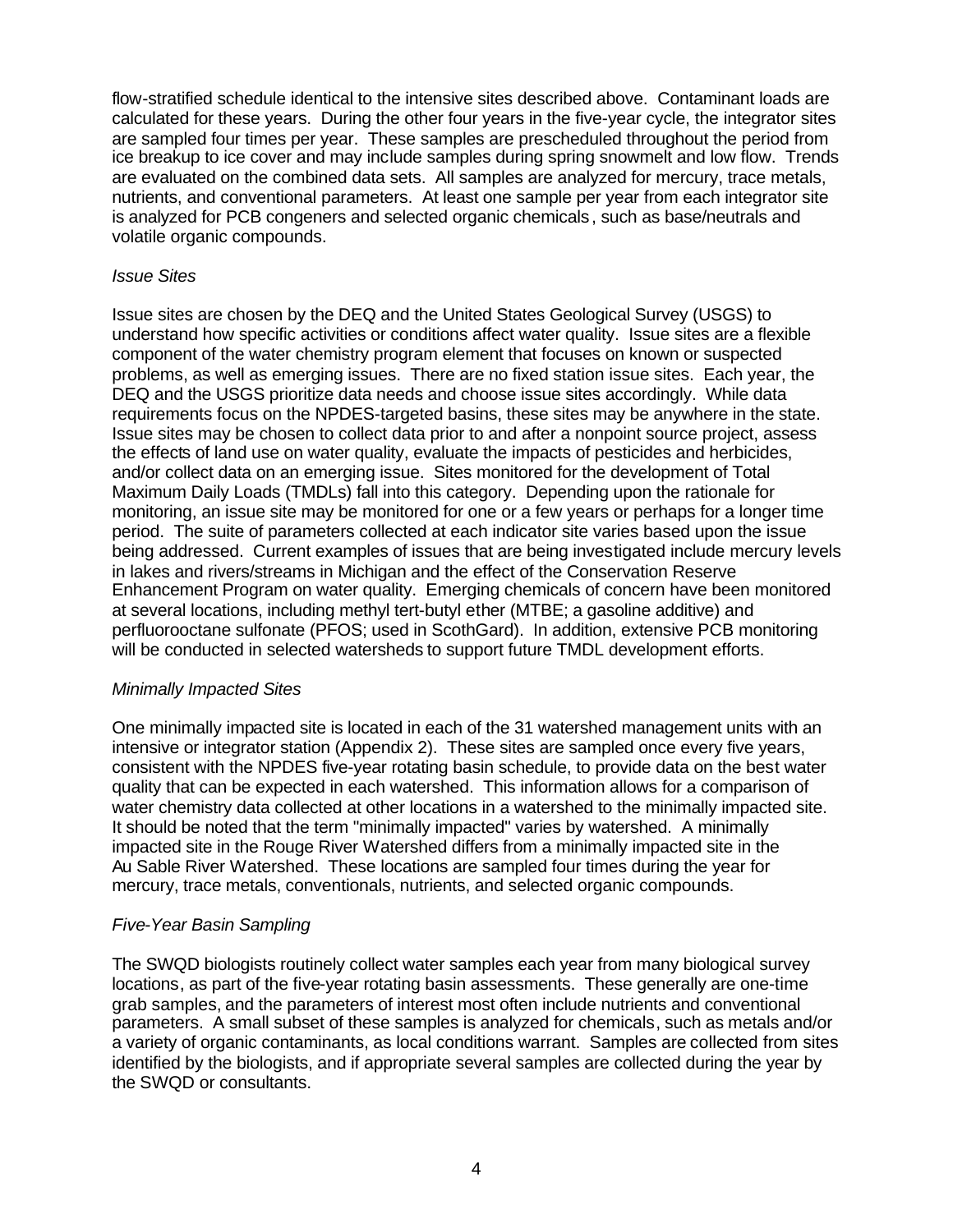# *Grants to Local Governments*

Starting in 2001, the DEQ makes grants available to local governments for water quality monitoring. These entities submit proposals that are evaluated by the DEQ. Proposals are selected based on defined criteria, including watershed priority, the parameter/issue(s) being addressed, cost, and amount of local match. We expect that these projects will produce data for many areas of the state.

One example of such a project is Lake St. Clair and its watershed. Monitoring for bacteria, nutrients, and metals in the Lake St. Clair Watershed is a priority for the Macomb County Health Department (County) and the DEQ to identify contaminant sources, particularly sanitary sewer overflows, combined sewer overflows, and illicit connections. The DEQ provided grants to the County in 1998 and 2000 for water quality monitoring. The County has monitored a number of locations in the Clinton River and Lake St. Clair (nearshore and open water) in 1998-2001. Additional testing will be conducted in areas not attaining water quality standards due to exceedences of *Escherichia coli*. These efforts will be linked with TMDL requirements. A number of waterbodies in Macomb County are not attaining standards due to high bacteria levels and associated beach closings. The development and implementation of TMDLs will require extensive monitoring of these waters and control measures to reduce pollutant inputs.

### *Other Sites*

Samples are also taken at selected locations that are sampled for other elements of the monitoring strategy, including inland lake sediments, fish contaminants, and biological trends. The locations vary each year, and the parameter list varies on a site-specific basis.

### **Parameters**

Data on nutrients (phosphorus, nitrogen, and ions) and conventional parameters (temperature, conductivity, suspended solids, pH, and dissolved oxygen) will be collected from all of the sites identified above. These are basic measures of water quality, and the DEQ and the USGS frequently receive requests for such information. In addition, these analyses are relatively inexpensive.

Total mercury and trace metals (cadmium, chromium, copper, lead, nickel, and zinc) will also be measured at most of the sites, except perhaps at some of the issue sites that are specifically chosen for other reasons. Samples will not routinely be analyzed for dissolved metals, given that such analysis adds additional expense and that sample collection for dissolved metals is more time-consuming. The DEQ recently completed a project establishing ratios of total and dissolved metals in several Michigan rivers. This information can be used to convert total metal concentrations to dissolved concentrations if necessary. In addition, if data for total metals concentrations indicate possible exceedance of water quality standards, then follow-up sampling using dissolved techniques can be conducted.

Each year, at least one sample from the connecting channels, intensive sites, integrator sites, and minimally impacted sites are collected and analyzed for PCBs using state-of-the-art techniques. More frequent PCB samples are collected as needed at some locations. Extensive sampling in 1998 and 1999 for other organics, such as base neutrals and methyl-tertiary-butyl ether, from several rivers were almost all below detection. Therefore, only one sample per year from each location is analyzed for these substances as a spot check. Pesticide/herbicide analyses may be conducted at selected sites, most likely at issue sites.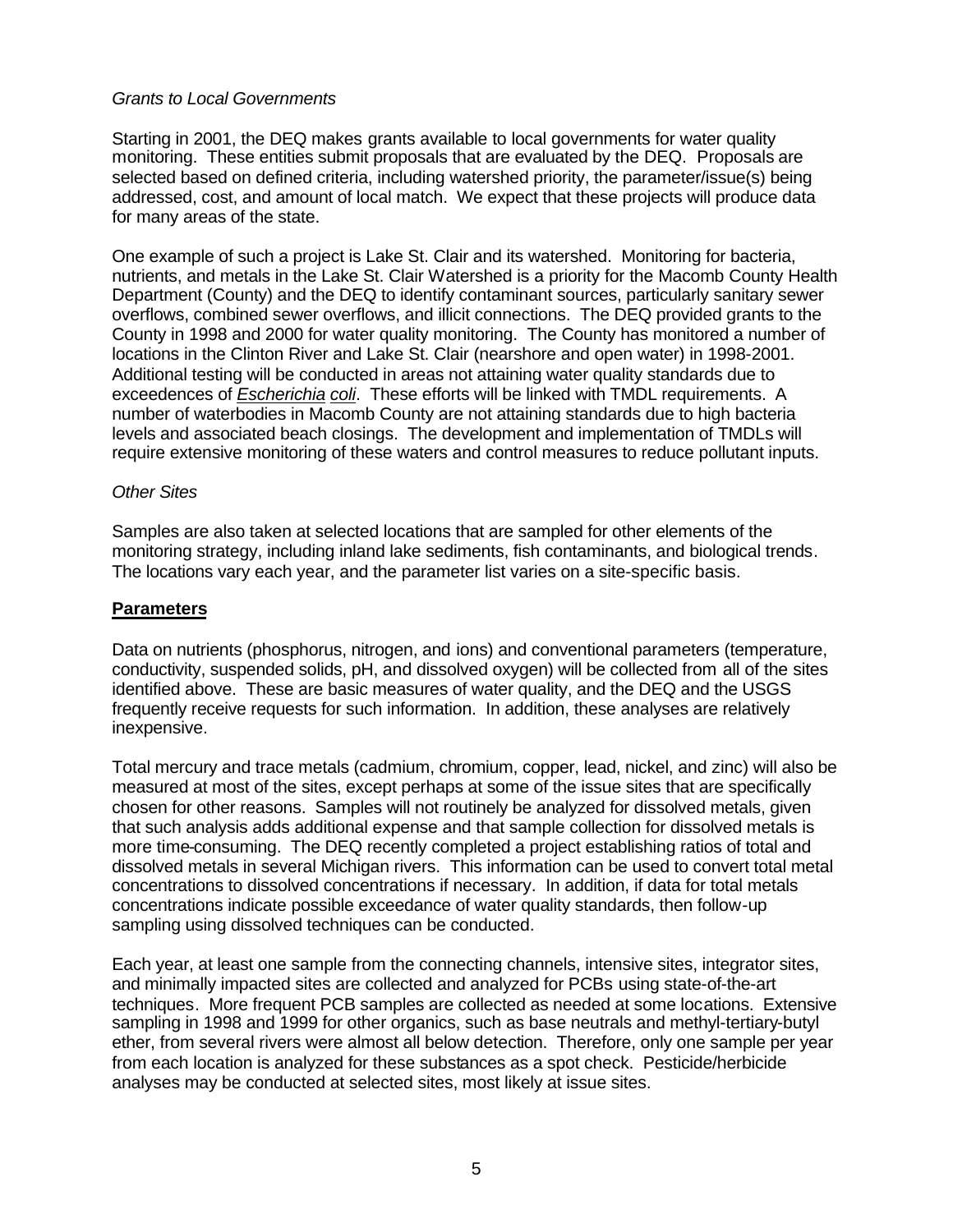Data are reviewed each year to determine whether additional parameters should be added, removed, or analyzed at a greater or lesser frequency. An intricate part of the water chemistry monitoring element is the development and use of indicators to reduce cost. To identify statistically valid indicators, historical and new data will be examined. If feasible, lower cost indicator parameters will be substituted in future sampling.

#### **Data Management and Reporting**

Data management and reporting are integral parts of the water chemistry monitoring element. All water chemistry data will be entered into the Storage and Retrieval System database. Data from the Bays and Connecting Channels are compiled into an annual trend report, as are the data from the intensive, integrator, and minimally impacted sites. The information from the issue sites are summarized in individual reports as appropriate. Data collected as part of the five-year basin sampling are summarized in Great Lakes and Environmental Assessment Section biosurvey reports. Data collected as part of TMDL sampling are summarized in individual reports prepared for each waterbody for which TMDLs are developed. The data also are used in preparation of the state's Section 305(b) report. Each local government that receives a grant for water quality monitoring is required to produce a final report at the conclusion of the project.

Approved: Games Srant Date: 5/1/02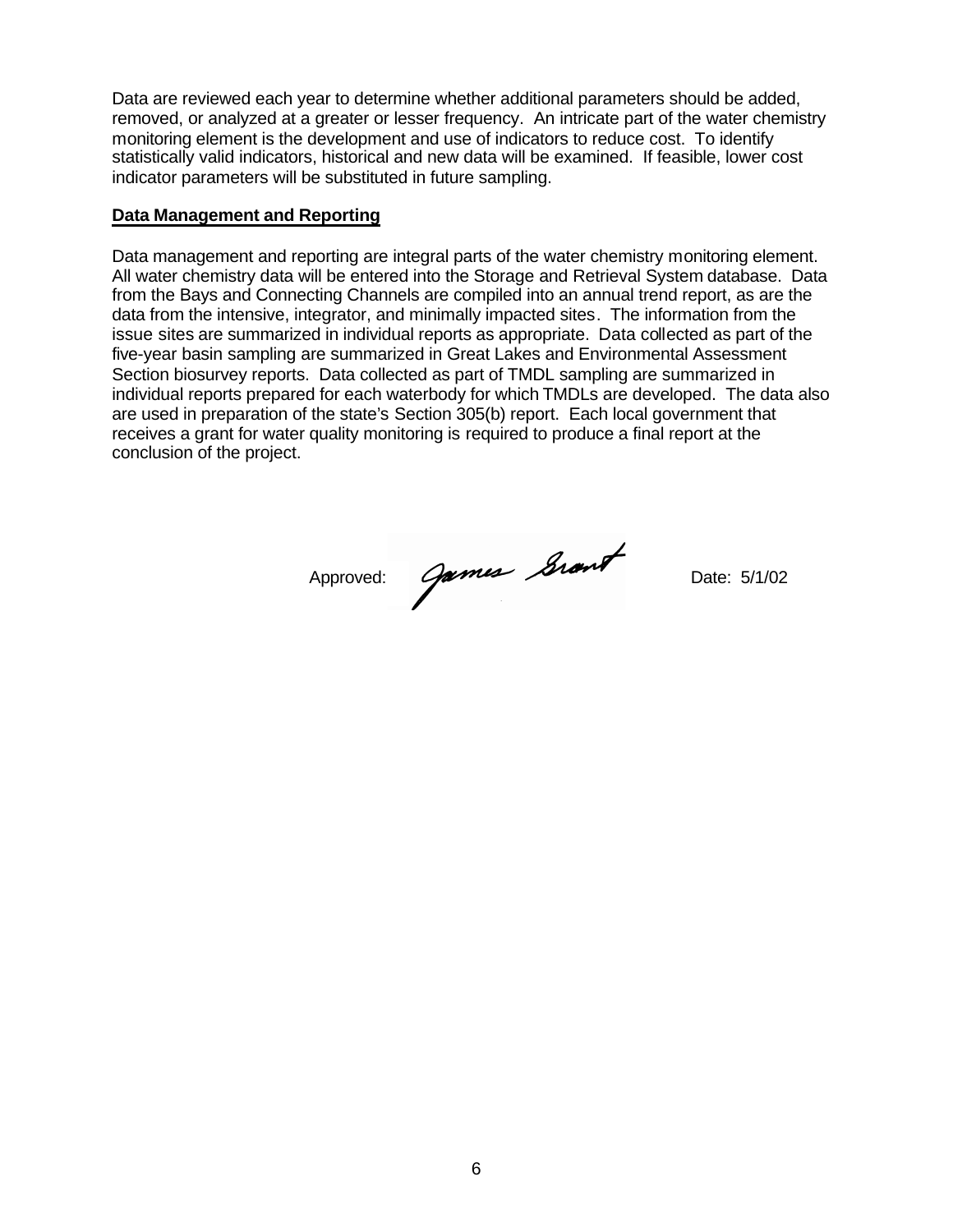### APPENDIX 1 Water Chemistry Monitoring Components

### Bays

Saginaw Bay (seven locations) Grand Traverse Bay (four locations)

These stations were sampled three times per year (April, July, and October) from 1998-2000. This continues at Grand Traverse Bay. Monthly samples have been collected from Saginaw Bay since 2001.

#### Connecting Channels

St. Mary's River (upstream and downstream) St. Clair River (upstream and downstream) Detroit River (upstream and downstream)

These stations are sampled monthly during the open water portion of each year.

#### Intensive Sites

AuSable River Clinton River Grand River Kalamazoo River Muskegon River Saginaw River

Stations are sampled near their mouths 12 times annually, on a flow-stratified schedule to calculate loads.

#### Integrator Sites

| Ontonagon River              | Muskegon River (upper)                        | <b>Cass River</b>          |
|------------------------------|-----------------------------------------------|----------------------------|
| <b>Sturgeon River</b>        | Grand River (upper)                           | <b>Flint River</b>         |
| <b>Tahquamenon River</b>     | Kalamazoo River                               | <b>Shiawassee River</b>    |
| <b>Menominee River</b>       | St. Joe River (upper/lower)                   | <b>Tittabawassee River</b> |
| Escanaba River               | <b>Raisin River</b>                           | <b>Thunder Bay River</b>   |
| Manistique River             | <b>Huron River</b>                            | Cheboygan River            |
| Pine River (Mackinac County) | Rouge River                                   | <b>Manistee River</b>      |
| Pere Marquette River         | Black River (St. Clair County) Boardman River |                            |

Each site is sampled 12 times per year once in a five-year cycle (during its basin year). In the other four years, a site is sampled four times per year.

#### Issue Sites

Sites and sampling frequency are determined each year.